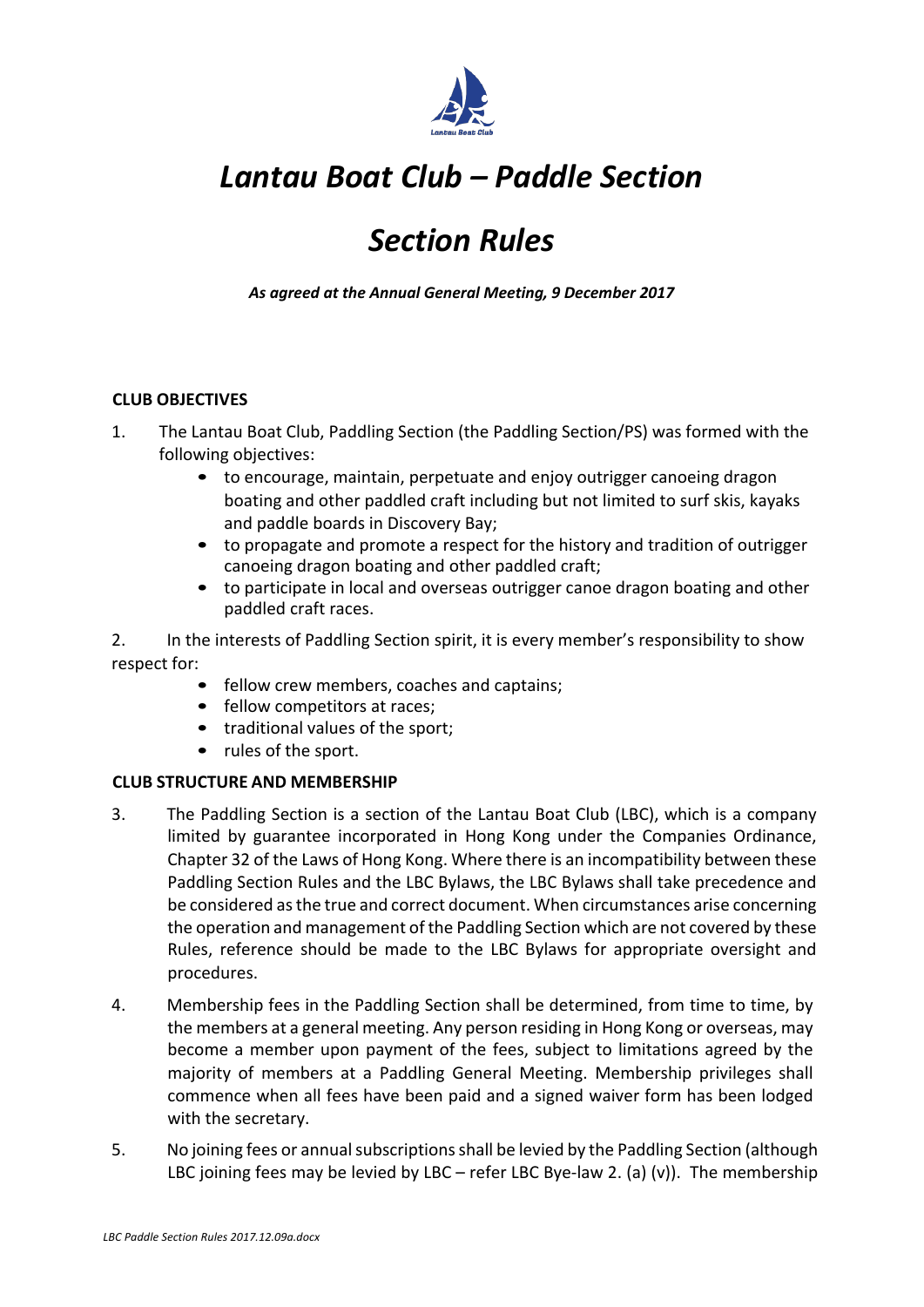

# *Section Rules*

*As agreed at the Annual General Meeting, 9 December 2017*

application and waiver for Junior Members must be signed by their parent or legal guardian. Junior Members are not entitled to vote Junior members must use the Paddling Section facilities and equipment under supervision of a Full Member or Spouse/Partner Member of the Section who shall be responsible for all acts of the Junior Members on LBC premises and paddled craft in their use.

- 6. Membership fees may be prorated quarterly, so that new members joining after the middle of the first quarter of the membership year may have a 25% discount, after the middle of the second quarter may have a 50% discount, and after the middle of the third quarter may have a 75% discount. The joining fee must be paid in full.
- 7. If any member is in arrears for fees for any year, such member shall be automatically suspended at the expiration of six months from the end of such year and shall thereafter be entitled to no membership privileges or powers in the LBC or Paddling Section thereof, until reinstated.
- 8. If a member acts in contravention of these Rules or acts in any way detrimental to the objectives of the of the Paddling Section as stated in Clauses 1 and 2 above, such member may be suspended or expelled by a vote of two-thirds of the members present at a Paddling General Meeting, for reasons communicated to him/her in writing by the Paddling Section Committee not less than one week before the meeting. In particular, members who shout, abuse, swear and/or act aggressively towards fellow members and/or constantly dispute the decisions of coaches and captains may be expelled in accordance with the above procedure. If a member is suspended or expelled, no fees shall be refunded.
- 9. Any member in good standing and whose membership is paid up in full for the year, has the right to attend, try-out for, and participate in all paddling sessions, races, functions, events, and festivals in which the Paddling Section participates. The member shall understand that participating in such activities requires commitment and may involve additional costs to the member.
- 10. Unless authorised at any meeting and after notice for the same shall have been given, no member (including members of the Paddling Section Committee) of the Paddling Section shall receive any remuneration for his/her services.

## **MEETINGS**

11. The Paddling Section shall hold a Paddling General Meeting every twelve months, of which notice in writing to the last known e-mail address of each member shall be delivered by e-mail not less than seven days prior to the date of the meeting. At this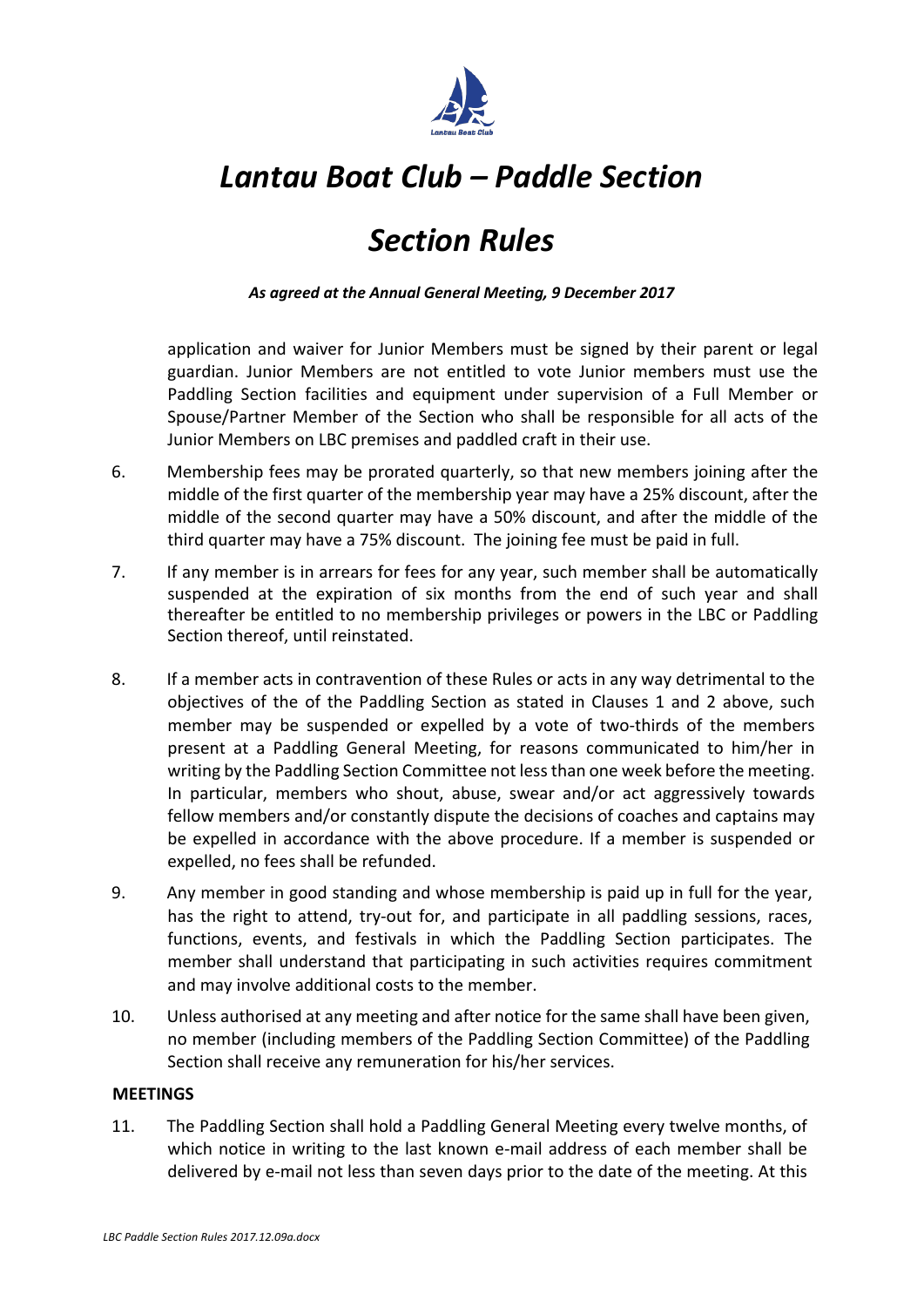

# *Section Rules*

*As agreed at the Annual General Meeting, 9 December 2017*

meeting there shall be elected: Paddle Section Chair, Vice-chair, Treasurer, Secretary, Maintenance Officer, Safety Officer, Events Organiser, Head Coach, and Sponsorship and Corporate Events Officer for a total of nine officers, all of whom shall be known collectively as the "Paddling Section Committee" ("PSC").

- 12. Paddling General Meetings may be called at any time by any two members of the Paddling Section Committee upon the instructions of the Paddling Section Chairman by notice in writing to the last known e-mail address of each member, delivered by email seven days prior to the date of such meeting. A special meeting shall be called by the Paddling Section Chairman or Treasurer upon receipt of a petition signed by onethird of the members in good standing, setting forth the reasons for calling such meeting, which shall be by e-mail to the last known e-mail address of each member, delivered seven days prior to the meeting.
- 13. The supreme authority in the Paddling Section shall be vested in the Paddling General Meetings of members at which every full member has a right to attend and vote on all motions. Each Full Membershall have one vote only which shall be exercised in person and/or by proxy (refer to LBC Articles 13.14 to 13.16 for rules governing proxy voting). Any Full Member who has neither withdrawn from membership nor has been suspended or expelled shall have the right to vote at any Paddling General Meeting.
- 14. Since notice of meetings and all other communications (excepting those passed along during meetings) are done via e-mail, it will be the responsibility of each member to ensure that they have a valid e-mail address at all times and that this address is communicated to the Secretary of the Paddling Section.

## **PADDLING COMMITTEE**

- 15. The Paddling Section Committee (PSC) shall refer to the positions as defined in Clause 11. The PSC shall, subject to the Rules or directions given to it by majority vote at any meeting properly called and constituted, have full control and management of the affairs of the Paddling Section, and meetings of the PSC shall be held as often as may be required, but at least once every three months, and shall be called by the Paddling Section Chair. A special meeting may be called on the instructions of any two PSC members provided they request the Paddling Section Chair in writing to call such meeting, and state the business to be brought before the meeting. Meetings of the PSC shall be called by 48 hours' notice e-mailed to each PSC member.
- 16. A person appointed or elected a PSC member becomes a PSC member if they were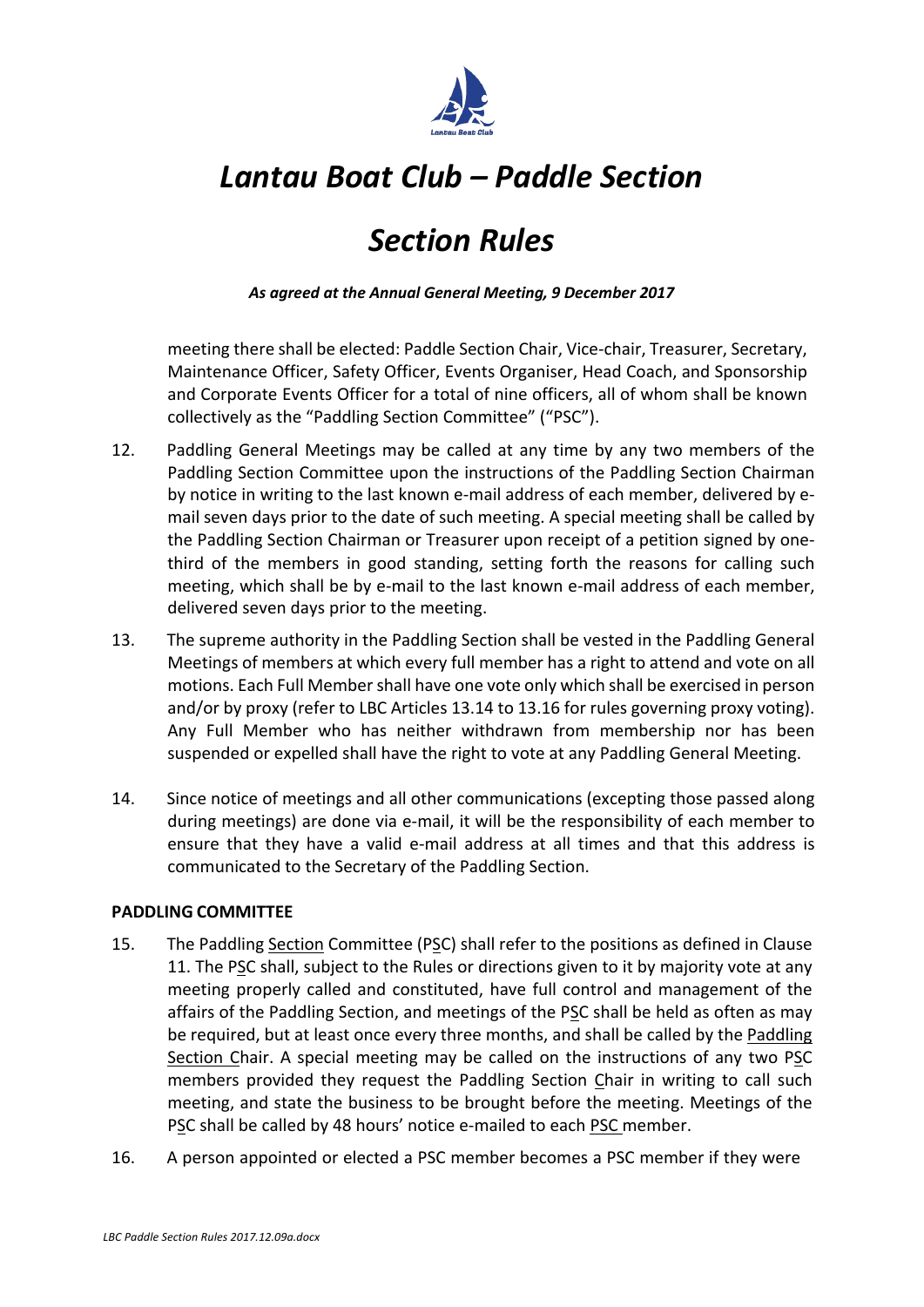

# *Section Rules*

*As agreed at the Annual General Meeting, 9 December 2017*

present at the meeting when being appointed or elected, and did not refuse the appointment. They may also become a PSC member if they were not present at the meeting but consented in writing to act as a PSC member before the appointment or election, or within ten days after the appointment or election, or if they acted as a PSC member pursuant to the appointment or election.

- 17. Any member in good standing shall be eligible for any office in the PSC. The PSC shall serve until their successors are elected and installed. The PSC so elected shall second other Paddling Section members as necessary to assist with administration.
- 18. The tenure of any PSC member is one year or until the next Annual General Meeting when elections are held. PSC members may hold office for more than one term as long as they are nominated and elected on an annual basis. A person may also hold more than one office, again, as long as they are nominated and elected on such a basis. The maximum tenure for the PSC Chairman shall be 3 years, after which the position shall pass to another elected Paddling Section member.
- 19. The PSC may fill any vacancy or vacancies that shall occur in the PSC if any elected PSC member shall cease to be a PSC member for any reason. Any PSC member appointed by reason of this provision of the Rules shall hold office until the next Annual General Meeting and shall thereafter be eligible for election as a PSC member.
- 20. Any PSC member, upon a majority vote of all full members in good standing, may be removed from office for any cause, which the Paddling Section may deem reasonable.
- 21. The roles and responsibilities of the PSC are as follows:
	- i) Chair**.** The Paddling Section Chair shall sit on the LBC General Committee and shall ensure that all activities are consistent with the stated aims and objectives of the Paddling Section and provide clear and responsible leadership. The Chair is the key spokesman for the Paddling Section to outside parties.
	- ii) Vice-Chair. The Vice-Chair shall sit on the LBC General Committee and shall represent the interests of the Paddling Section. He/she shall also support the Chair in his/her role and shall chair all PSC or other Paddling Section meetings if the Chair is not present unless designated to another member.
	- iii) Secretary**.** It shall be the duty of the secretary to attend all meetings of the Paddling Section and of the PSC, and to keep accurate minutes of the same. In case of the absence of the Secretary, his/her duties shall be discharged by such officer as may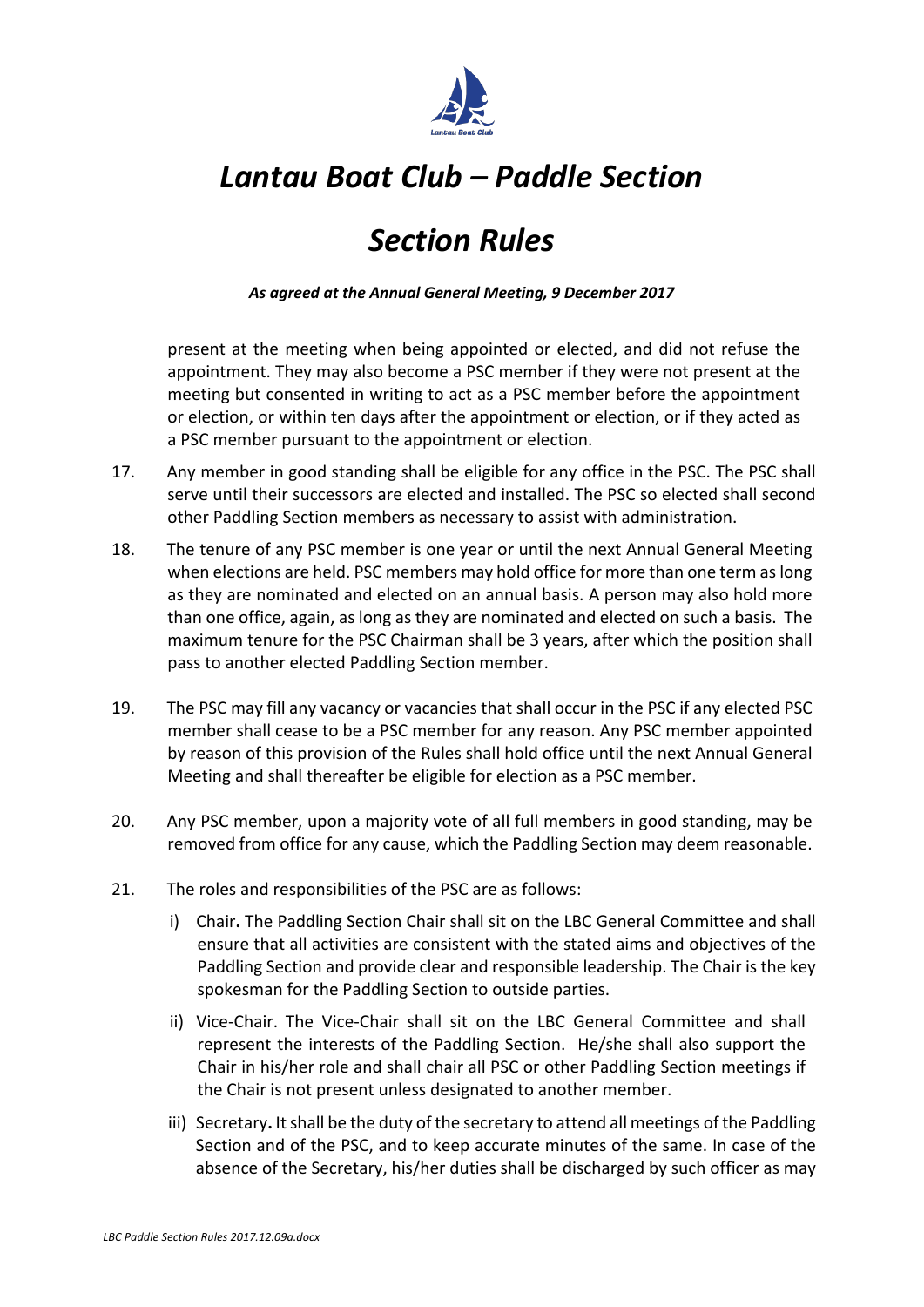

## *Section Rules*

*As agreed at the Annual General Meeting, 9 December 2017*

be appointed by the PSC. The secretary shall have charge of all the correspondence of the Paddling Section and be under the direction of the Paddling Section Chair and the PSC. The Secretary shall also keep a record of all the members of the Paddling Section and their addresses and shall send all notices of the various meetings as required. This includes maintenance of the Paddling Section's e-mail list, adding and removing members. The Secretary shall ensure that all Paddling Section members have signed a waiver and keep a record of signed waivers. The Secretary shall prepare and issue minutes within 7 days of meetings; submit any proposal to purchase a boat/major expense to the Paddling Section Treasurer and for PSC approval; notify any change in the Paddling Section fees to the LBC General Committee Treasurer by 31 Jan; and submit names of Chair and Vice-Chair to LBC General Committee Secretary within 3 working days of their appointment.

- iv) Treasurer**.** The Treasurer shall collect and receive the annual dues or assessments levied by the LBC and Paddling Section, receive all monies paid to the Paddling Section and be responsible for the deposit of same in whatever Bank, Trust Company, Credit Union or Treasury Branch the Board may order. He/she shall properly account for the funds of the Paddling Section and keep such books as may be directed. He/she shall present a full detailed account of receipts and disbursements to the PSC whenever requested and if needed shall prepare for submission to the Paddling Annual General Meeting a statement duly audited of the financial position of the Paddling Section and submit a copy of the same to the Secretary for the records of the Paddling Section.
- v) Safety Officer. The Safety Officer shall maintain and update the safety procedures and safety equipment as necessary, ensure that safety equipment is available for all Paddling Section paddling craft, and liaise with the Head Coach to ensure that propersafety training is provided regularly to all members. However, it remainsthe individual responsibility of each Paddling Section member to protect themselves against accident and injury during normal Paddling Section activities.
- vi) Maintenance Officer. The Maintenance Officershall ensure that all Paddling Section equipment including canoes, boats, storage racks, tools, etc. are maintained in good working condition and repaired as necessary.
- vii) Events Organiser. The Events Organiser shall be responsible for organising events, travel and race entries as instructed by the PSC.
- viii) Head Coach. The Head Coach shall form a coaching group and shall formulate and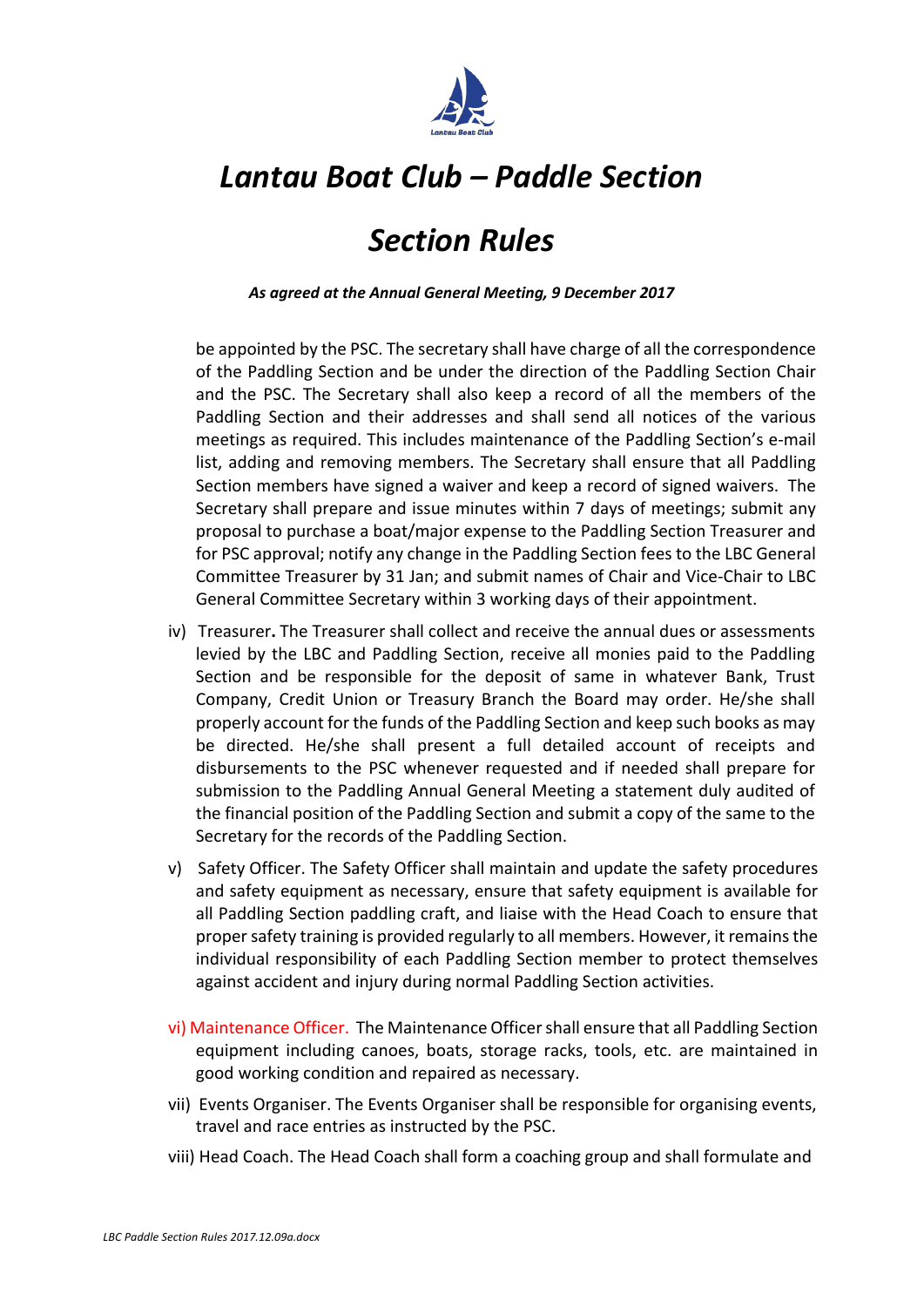

# *Section Rules*

*As agreed at the Annual General Meeting, 9 December 2017*

co-ordinate the training regimen and schedule for outrigger canoes with team captains and Dragon Boat Coach and shall rally and organise outrigger canoe and dragon boat teams for specific events. The Head Coach shall have the final say on all racing team selections and has the authority to make changes to the coaching group and teams at any time as he/she thinks appropriate.

ix) Sponsorship and Corporate Events Officer: The Sponsorship and Corporate Events officer shall explore fund raising opportunities for the Paddling Section through sponsorship and corporate events, shall approach potential sponsors/events managers, negotiate terms of agreement (as agreed by the PSC) and coordinate the delivery of the sponsorship/events.

#### **MEMBERS AT LARGE**

22. There will be positions open for members at large to attend PSC meetings. These individuals do not have specific duties except to help represent the other members during PSC meetings. These members will also offer assistance as required and will be assigned special duties by the PSC. They are not entitled to vote during PSC meetings.

## **QUORUM AT GENERAL MEETINGS**

23. No business shall be transacted at any Paddling General Meeting unless a quorum is present when the meeting proceeds to business and continues to be present throughout the length of the meeting. The quorum shall be 25% of the Full Members of the Paddling Section entitled to vote. If within half an hour from the time appointed for the meeting, a quorum is not present, the meeting shall be dissolved and stand adjourned to another day and at a time and place as may be appointed by the Chairman with the consent of the meeting.

## **QUORUM OF THE PADDLING SECTION COMMITTEE**

24. A quorum at Paddling Section Committee Meetings shall be a minimum of four members of the PSC, and meetings shall be held without notice if a quorum is present, provided however, that any business transactions at such meeting shall be ratified at the next regularly called meeting of the PSC; otherwise they shall be null and void.

#### **FINANCIAL**

25. In conjunction with the LBC Bylaws, the books, accounts and records of the Treasurer shall be audited at least once each year by a duly qualified accountant. A complete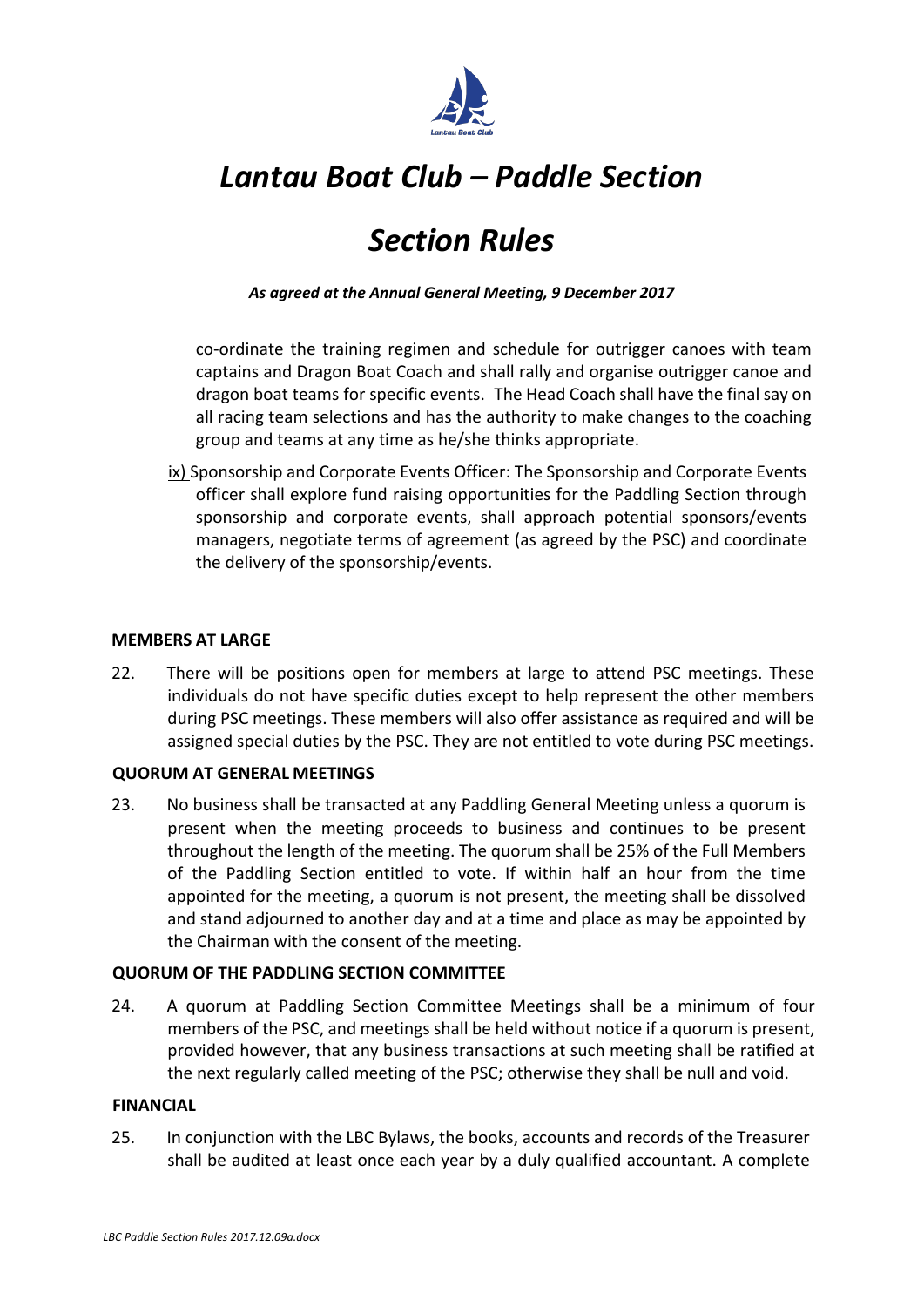

# *Section Rules*

*As agreed at the Annual General Meeting, 9 December 2017*

and proper statement of the standing of the books for the previous year shall be submitted by such auditor at the Annual General Meeting of the Club (LBC). The fiscal year of the Paddling Section corresponds with that of LBC, which is April 1 to March 31.

26. The books and records of the Paddling Section may be inspected by any member of the Paddling Section at the Paddling Annual General Meeting or at any time upon giving reasonable notice and arranging a time satisfactory to the officer or officers having charge of same. Each member of the PSC shall at all times have access to such books and records.

## **DECISIONS OF MAJOR IMPACT TO THE CLUB**

27. Decisions involving major effort or financial repercussions for the Paddling Section (ie: spending more than HK\$10,000, committing the Paddling Section to partake in a festival, or committing the Paddling Section to a major fundraising effort) will need to be ratified by a quorum of the PSC. Decisions involving major financial repercussions such as acquiring canoes, boats or major equipment, require a majority of the quorum present at the Paddling Annual General Meeting (or specially called for General Meeting for that purpose).

## **CHANGES TO RULES**

28. The Rules may be rescinded, altered or added to by agreement at the Paddling Annual General Meeting or at a specially called General Meeting with the necessary quorum.

## **GUEST PADDLERS**

- 29. Guest paddlers may paddle with the Paddling Section at up to three designated sessions (currently Saturday mornings) or as advised by the Paddling Section Head Coach before joining. After three sessions, the person must join the Paddling Section and pay the respective dues.
- 30. Children of members may sit in canoes if their parents are present. Parents assume all risks and liabilities of children sitting in canoes during paddling.
- 31. Members have priority over guests and children for use of the canoes.

#### **AWAY MEMBERS**

32. Members who leave Hong Kong and are no longer resident or who are not paddling in the current season for personal reasons are exempt from paying annual fees and dues. However, away members must pay a flat rate of HK\$600 for the season when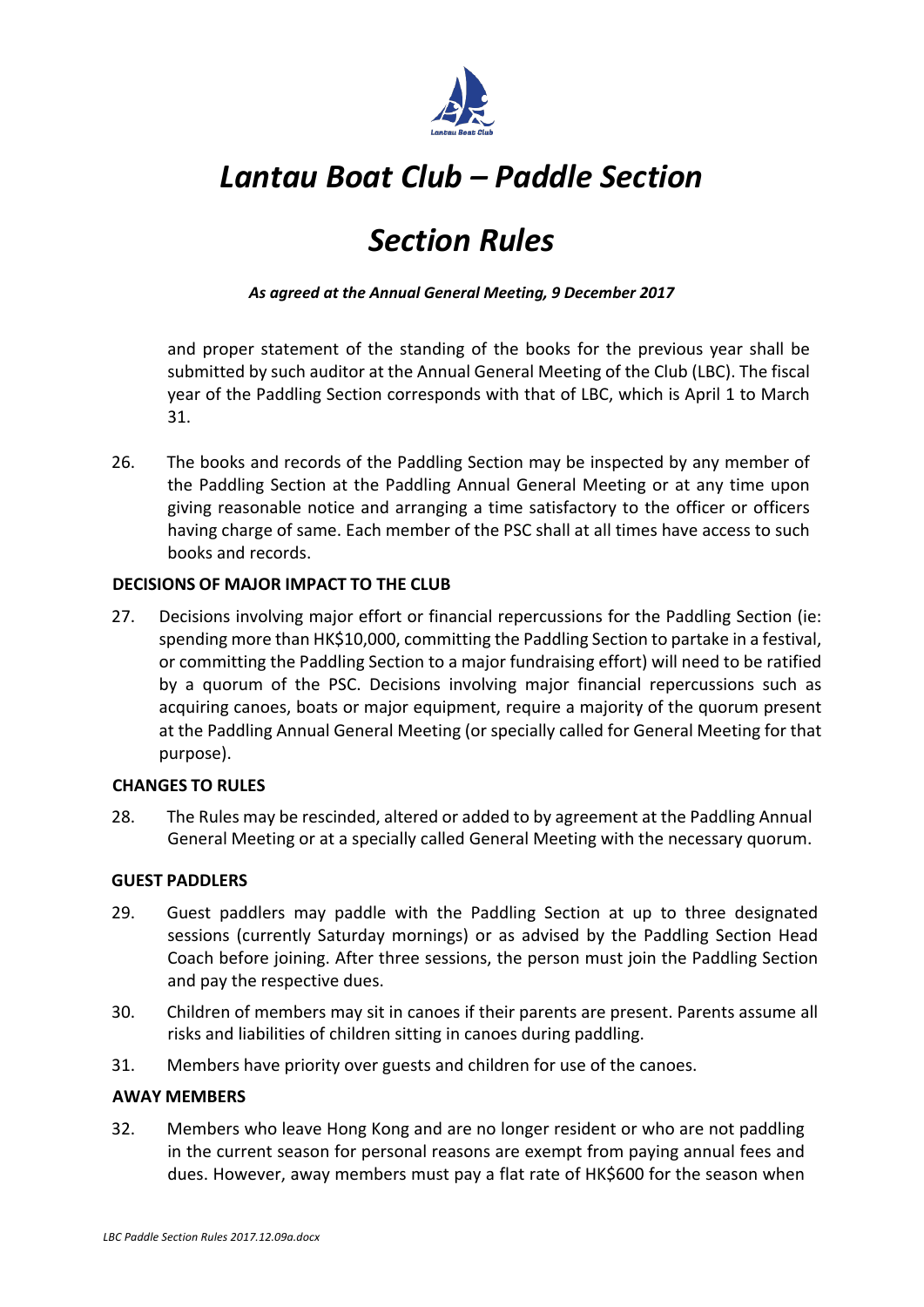

# *Section Rules*

*As agreed at the Annual General Meeting, 9 December 2017*

participating in paddle sessions.

## **INSURANCE**

33. LBC will take out insurance for loss, damage and third-party liability for all Paddling Section owned watercraft stored and operated from LBC premises. Personally owned watercraft stored at the Club by members are responsible for their own Third Party/Personal Liability Insurance and shall not use their watercraft unless such insurance is held.

## **SAFETY**

- 34. Safety is taken seriously. Members should be familiar with the safety procedures. Paddling Safety Guidelines are provided on the LBC website and are advisory only.
- 35. New members shall have an induction session on outrigger canoe usage and paddling given by the Head Coach or an experienced member of the Paddling Section as designated by the Head Coach, including a run-through of the safety procedures, before paddling with the Paddling Section.
- 36. When weather conditions are adverse, the Paddling Section advises utmost care for the Section owned boats when taken out. When a wind force signal 6 or above and/or typhoon signal no 3 or above is hoisted, (check HK Weather Advisory), members shall not take out any Section owned boats or canoes (LBC's boat and canoe insurance and liability insurance is invalidated when T3 or above is hoisted). In case a Paddling Section boat or canoe is still taken out, the entire crew of the respective boat will be liable for any damage that happens during the outing and consequently, will bear all costs of repair. If any doubt about liabilities is raised, the Paddling Section Committee will have the final word on the matter.

## **ORGANISATION OF PADDLING SESSIONS AND TRAINING**

- 37. Open Paddling sessions should be arranged for the convenience of all members.
- 38. Club paddling sessions are for all members to join in and therefore the organiser should keep all members informed by a scheduling/reservation system (currently TeamSnap). Late withdrawals from sessions are strongly discouraged owing to the inconvenience to other members who may have made arrangements to attend a paddling session.
- 39. Reserved paddling sessions are for members who would like to take a Paddling Section boat out for a special session  $-$  e.g. training for races, long-distance paddle, etc. Reserved paddling sessions should not conflict with Club paddling sessions or the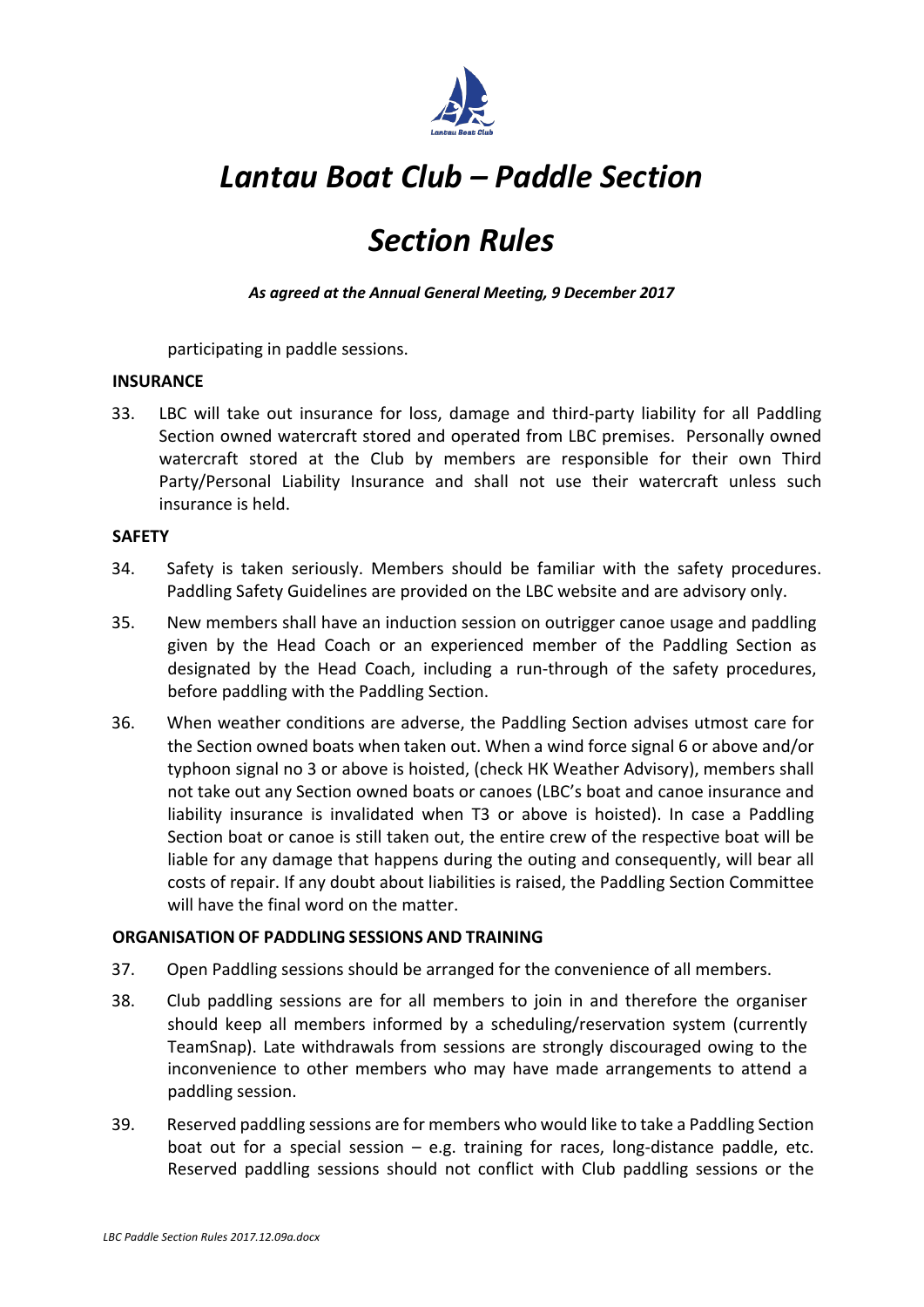

# *Section Rules*

*As agreed at the Annual General Meeting, 9 December 2017*

wishes of the majority of Paddling Section members. Boats or canoes for reserved paddling sessions must be requested through the reservation system or via direct email to the scheduling managers (currently managers@antauboatclub.teamsnap.com).

- 40. Once members have committed to a paddling session, they have full responsibility to other members participating in the same session to:
	- not withdraw without giving sufficient time to find a replacement;
	- arrive 15 minutes before the session starts;
	- assist with rigging and de-rigging equipment;
	- get the boats and canoes in and out of the water.

The Paddling Section OC1s and OC2s allow flexibility to cater for all numbers and, members should always turn up at Club paddling sessions regardless of the number of sign-ups.

- 41. When more than one canoe goes out during a paddle session, the participating members shall agree to the format of the session on the beach beforehand, unless it is a designated race training session. The majority of members prefer for boats to stay together until a designated point after which races or alternative plans may be appropriate. Other than for safety reasons, changes to the agreed format while on the water are strongly discouraged. On the water, the steersperson/boat captain is in charge and all paddlers must follow his/her direction. Disagreements should be resolved on the beach after the session, not in the boat. Any differences of opinion generated by these arrangements shall be referred to the Chair for resolution. The rule of thumb for all arrangements is that the majority rules.
- 42. All members are required to have the necessary knowledge to prepare paddling craft for paddling sessions, and return them to their storage place. The following must be done properly to care for all paddling craft including OC1s, OC2s, OC6s and dragon boats:
	- assemble the craft;
	- launch the craft without damaging it, with special care for the rudder if any;
	- after paddling, wash the craft with fresh water;
	- disassemble the craft as necessary and store the equipment; and